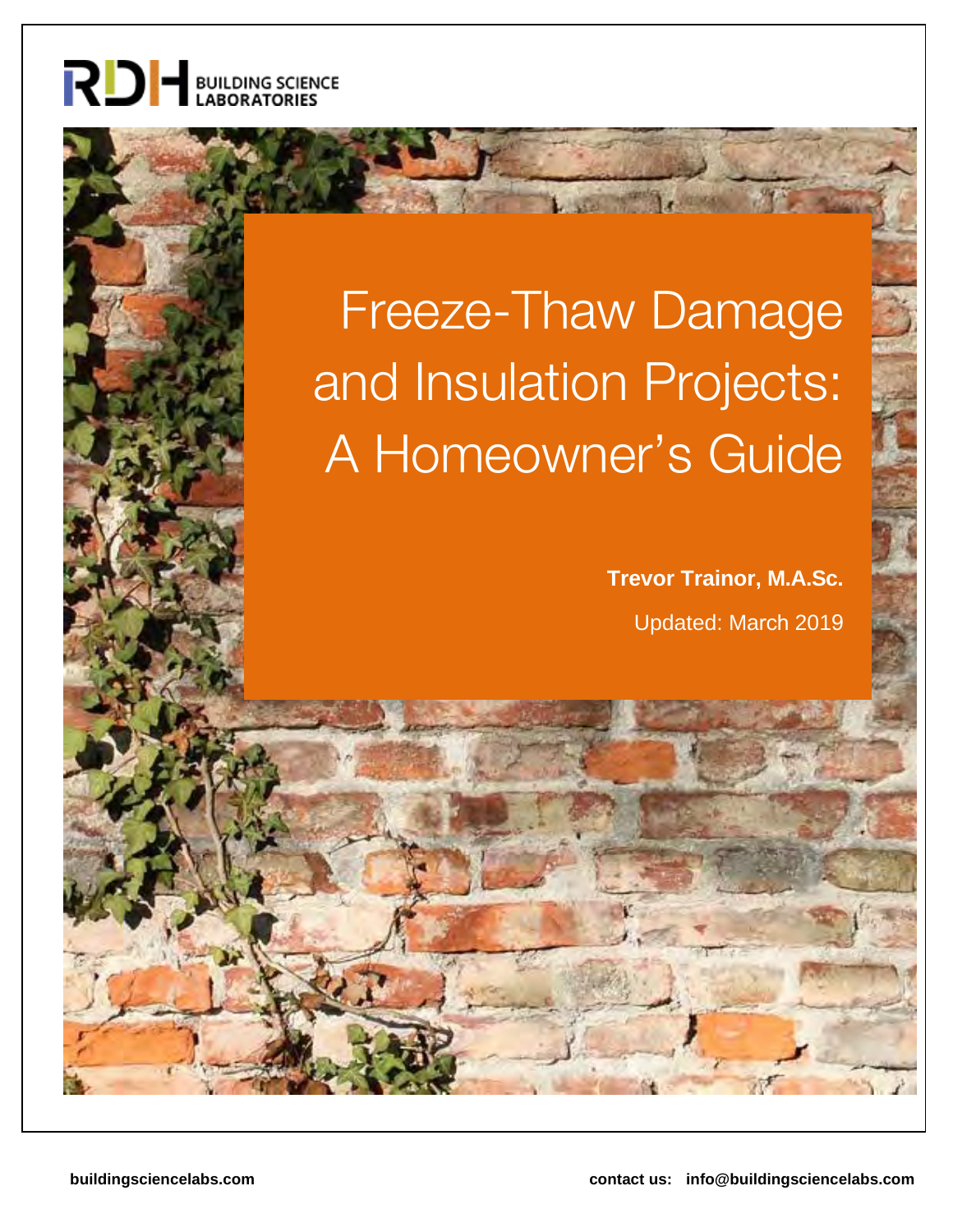# Insulating Masonry Walls: The Problem

This guide was created for homeowners who are considering whether and how to insulate their homes' masonry walls. It describes the mechanics of freeze-thaw damage and some key issues related to this problem. Because freeze-thaw damage is a complicated problem that can be impacted by many different factors, it is not possible to provide comprehensive directions for a complete assessment of risk. However, this guide may help you understand your walls better and work more effectively with any professionals involved in your retrofit.

Adding insulation to your older home is an effective way to cut energy costs, increase comfort, and reduce your environmental impact. However, adding insulation where there was none will affect the way your house works: a building is a system, and the way that water, air, and heat move within the system is important. When insulation is added, less heat moves through the wall, and this can change the way that moisture moves.

This guide will focus on older masonry (clay brick or stone) buildings and one particular problem that can be caused by water as a result of adding insulation on the inside of your walls. This problem, called freeze-thaw damage, affects masonry walls in any climate with freezing winter temperatures, and can result in deterioration of the bricks or stones. However, if insulation projects are designed with care, freeze-thaw damage is very unlikely to occur.



**Various insulation materials can be installed on the interior side of masonry walls.**

### What is Freeze-Thaw Damage?

Freeze-thaw damage is a structural deterioration in the brick or stone resulting in chipping or crumbling of the material. This damage is sometimes referred to as spalling.

For freeze-thaw damage to occur, two conditions must be present:

- 1) a sufficient amount of moisture must be trapped in the brick
- 2) the temperature of the brick must cycle above and below freezing

Unless both of these conditions are present at the same time, freeze-thaw damage will not occur.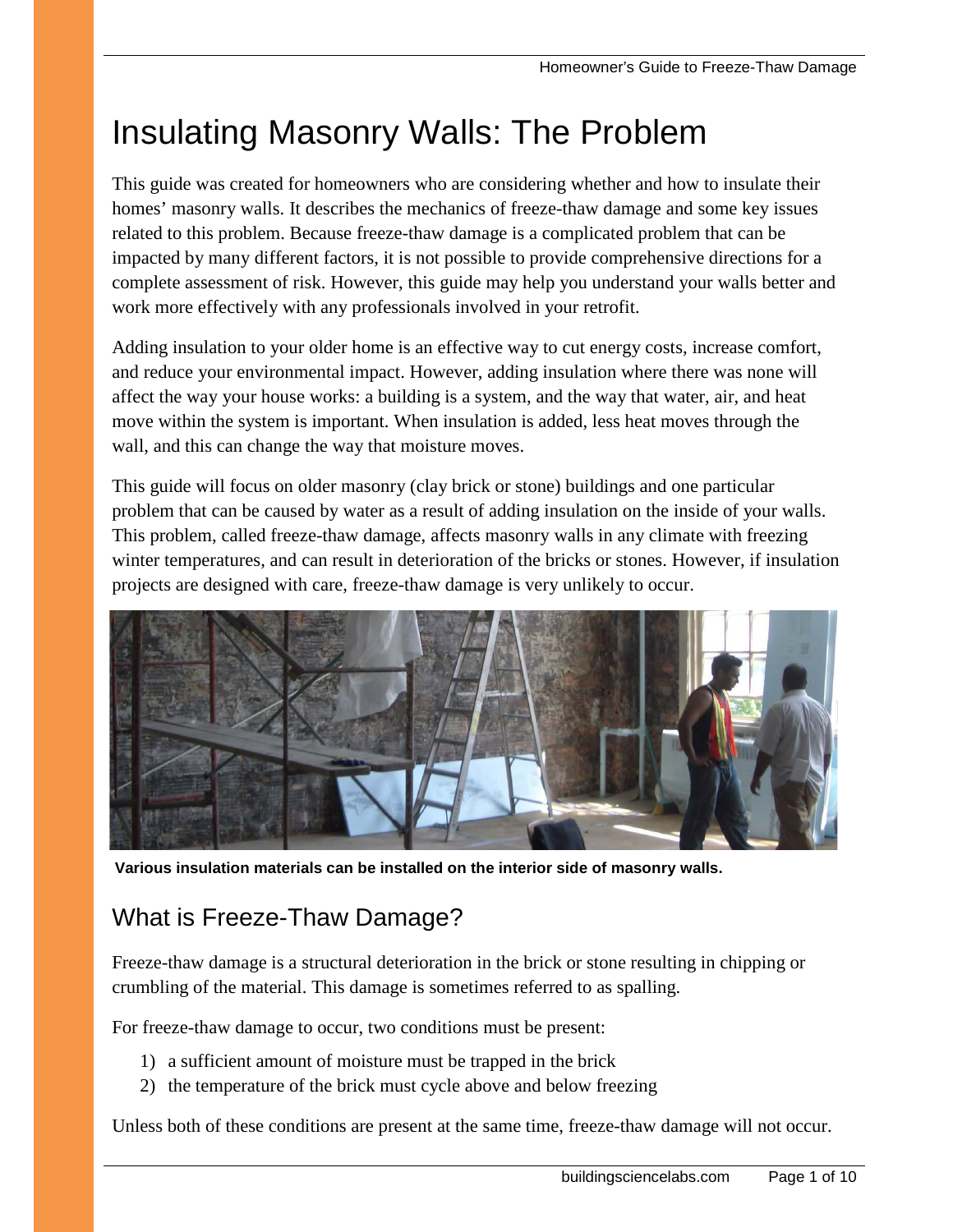When we add insulation to a building, whatever material is on the outside of the insulation gets colder in the winter, because heat is being trapped inside the building rather than traveling out through the walls. With less heat available to dry them, the materials to the outside of the insulation also take longer to dry when they get wet.

Freeze-thaw damage can be avoided completely by putting insulation on the outside of your masonry. In this situation, the masonry stays warm and is also protected from the rain. However, exterior insulation is not always an option – for example, it obviously can't be used if you want to be able to see your masonry.

### Why Do Some Bricks Get Damaged When Others Don't?

The potential for damage is a combination of the characteristics of the brick (or stone, or concrete block, etc.) and the environmental conditions it is exposed to. Sometimes damage occurs because the masonry is not very durable. A house up the street, made with stronger masonry materials, may have no damage even though its walls get the same amount of rain and freezing weather.

In other cases, the exact same masonry material might perform differently on two different houses because it is exposed to more water in one house than the other. You can even have different levels of damage on different areas of the same wall, for example if water is pooling or otherwise being concentrated in some areas more than others.

In this situation, it is important to find out where the extra water is coming from and resolve the issue before you consider adding any insulation.



**Wall showing damage where water has concentrated. This kind of damage can often be prevented by sloping the ground away from the building and using effective gutters and downspouts.**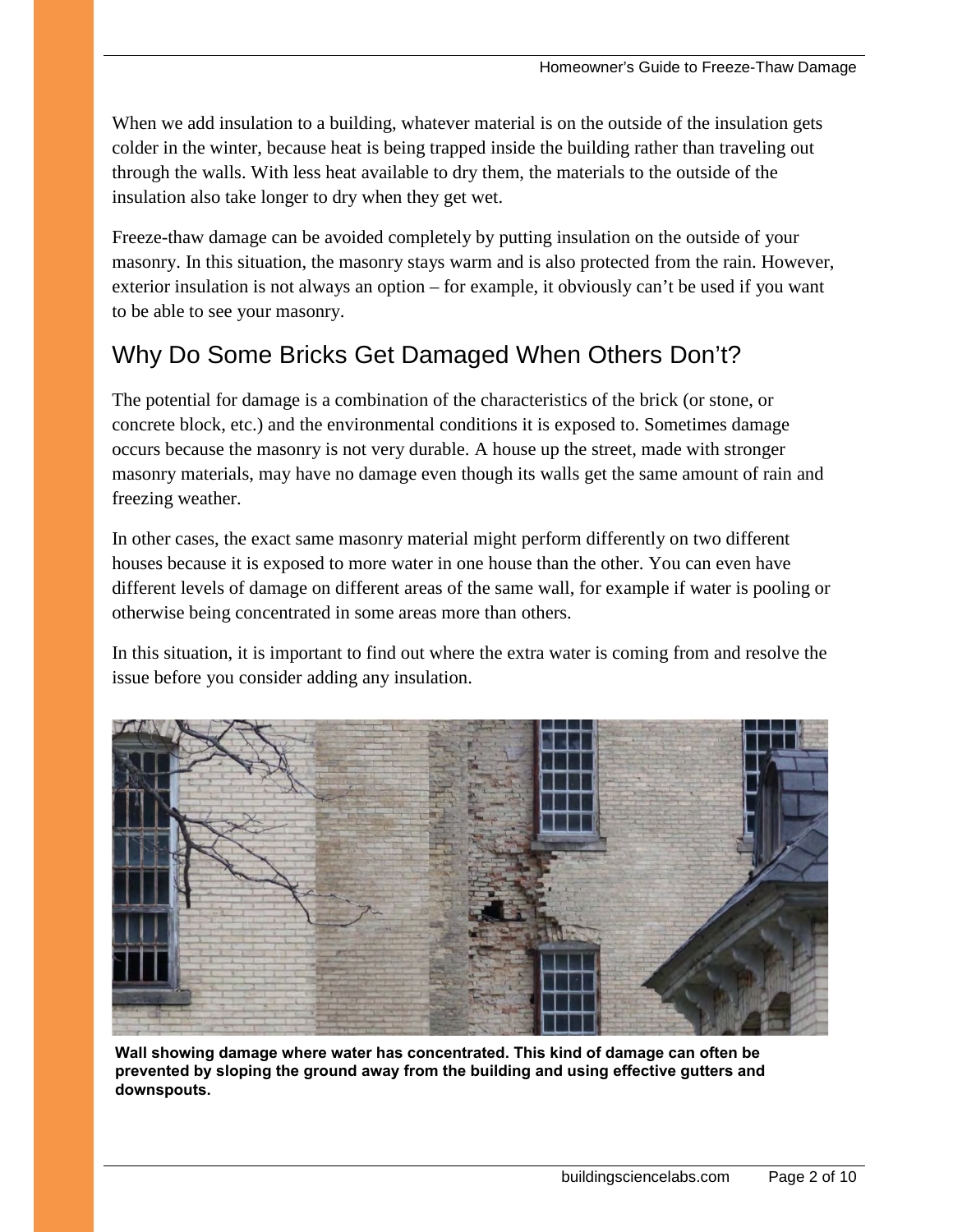## Should I Be Worried?

The first thing to consider is where you live. Freeze-thaw damage can't occur in areas where there is very little water or where the water never freezes. As the frequency and duration of freezing periods increase, the chances of damage increase.

Freeze-thaw damage is highly unlikely in southern climates that rarely or never experience freezing weather below 4°C (25°F). These conditions would have a weathering index of less than 50 as shown on the map below.

In areas with a weathering index higher than 50, almost any house wall could be at risk. In areas with an index over 500, one should give serious consideration to freeze-thaw risk. But remember that, in general, other factors are more important than where you live. Within the zones of risk, the amount of rain that hits your walls can make them up to ten times more susceptible to damage than another building in the same area.



**Weather index for Canada showing areas of negligible (index = less than 50), moderate (index = 50 to 500) and severe (index = 500 or more) weathering. Source: Malhotra, Ashok:** *Brick Veneer Concrete Masonry Unit Backing: Best Practice Guide.* **CMHC, 1997.**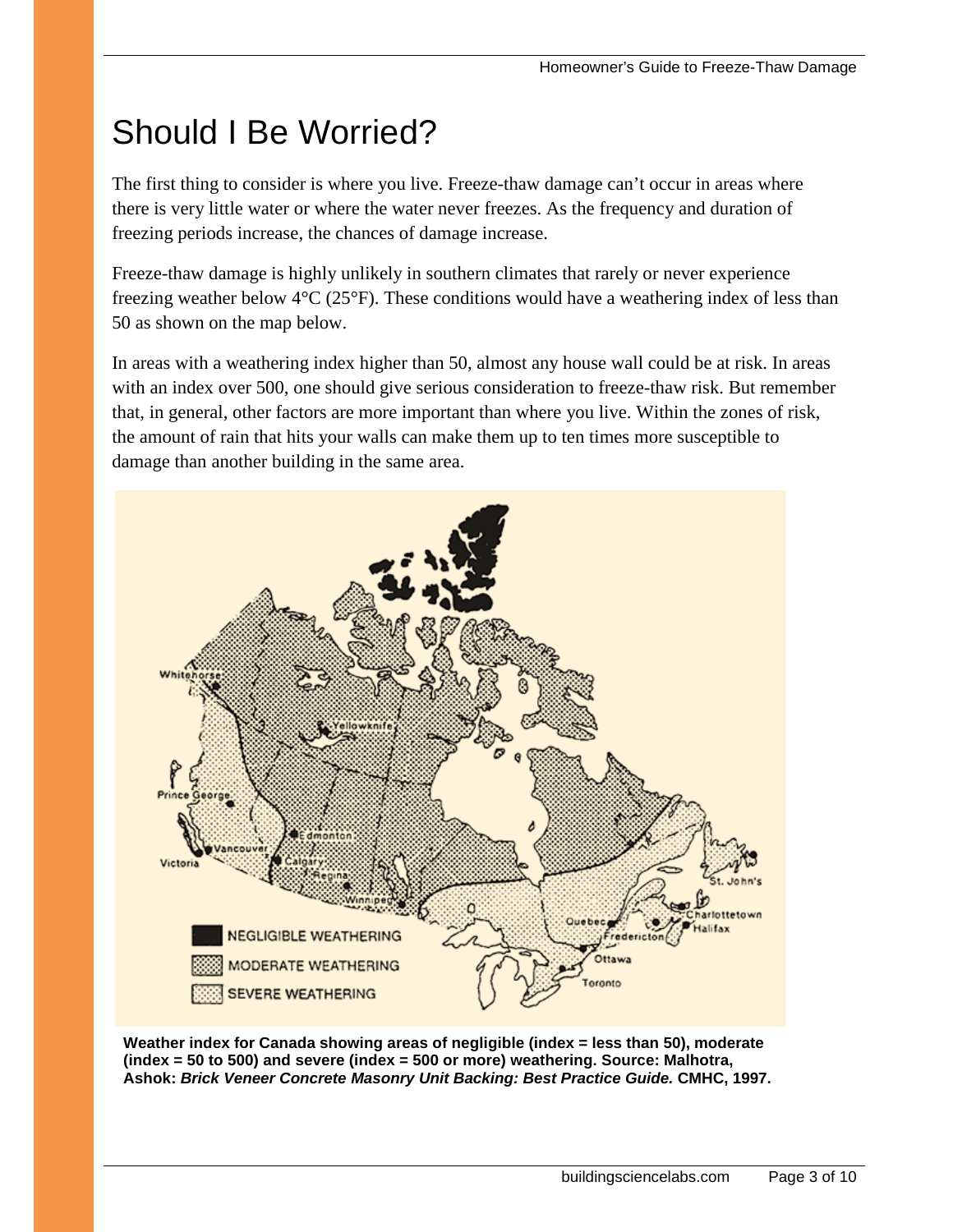![](_page_4_Figure_1.jpeg)

**Weather index for United States showing areas of negligible (index = less than 50), moderate (index = 50 to 500) and severe (index = 500 or more) weathering. Source: Malhotra, Ashok: Brick Veneer Concrete Masonry Unit Backing: Best Practice Guide. CMHC, 1997.** 

# Can I Tell a Good Brick from a Bad Brick by Looking?

If you are looking at the brick by itself, then no. Bricks (and other masonry materials) are surprisingly complicated in the way they handle moisture. For example, bricks are porous and the size of the pores (or air pockets) within the brick can affect how easily water freezes. Water in larger pores will freeze at a higher temperature than water in small pores. Pores might also make a difference by creating space. One theory explains freeze-thaw damage as a result of unfrozen water being pushed through the brick by freezing water (as water freezes, it expands, taking up more space). If there is nowhere for the unfrozen water to go, it can crack the brick. Bricks with bigger pores might help prevent this problem. There are many other factors at play as well. It is simply not possible to guess, much less know for certain, how a given masonry material will perform under any and all circumstances.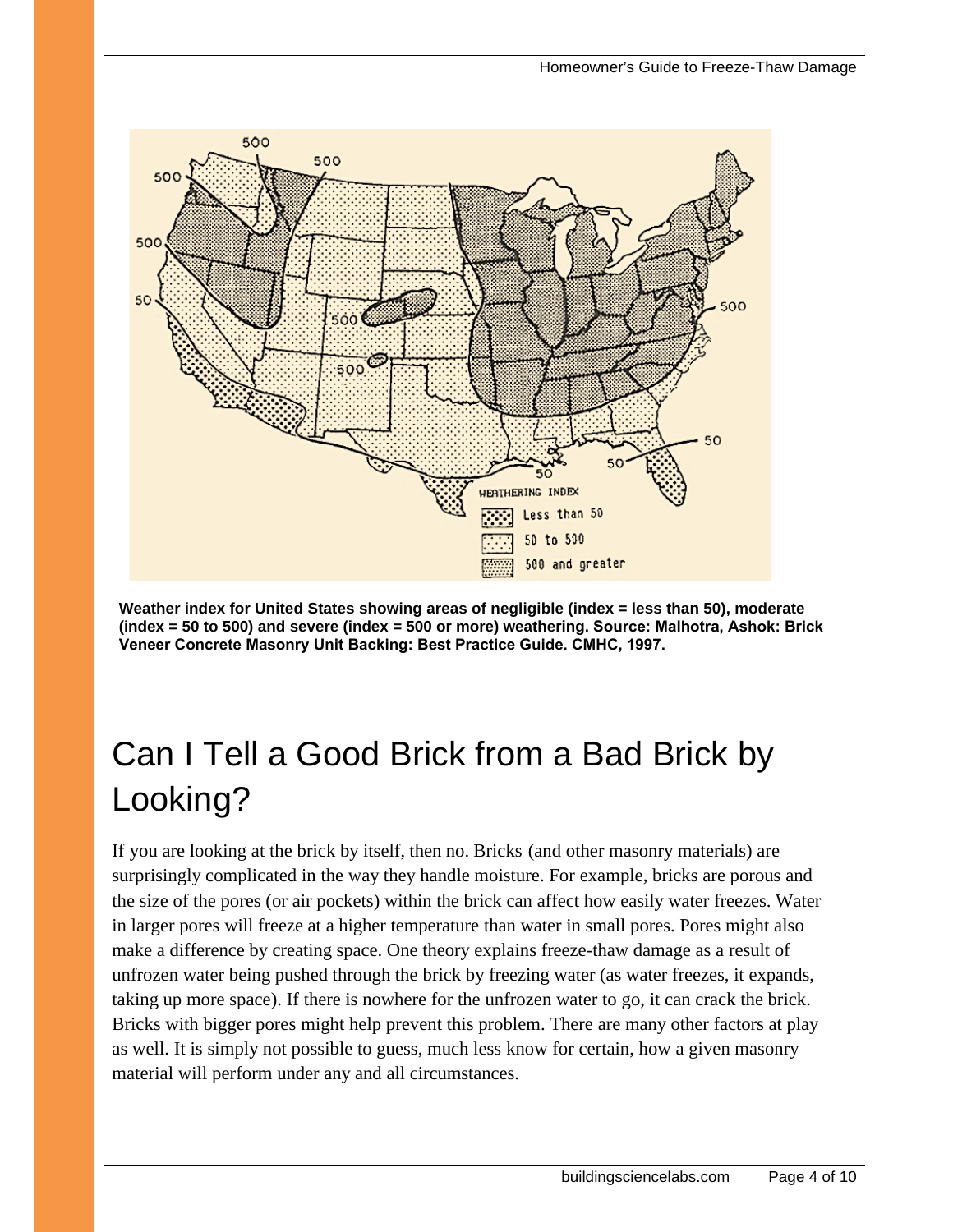![](_page_5_Picture_1.jpeg)

**badly damaged when it was exposed to more water.** 

![](_page_5_Picture_3.jpeg)

**This wall has been exposed to water and multiple freeze-thaw cycles, but shows no sign of damage.**

However, if you look at a brick (or other masonry material) in action, it is sometimes possible to estimate its performance *in the situation that matters*. Remember that interior insulation makes the outside of your walls colder and (in general) wetter. Carefully check the masonry in those areas of your home that are exposed to more water and/or receive less heat for drying. These areas will simulate the effects of adding insulation to the interior of a wall. Some examples of these areas are described next.

### High-Exposure/Low-Heat Areas

**Parapets**. Buildings with flat roofs often have parapet walls around the perimeter of the roof. This area is often the first to show masonry damage since it is exposed to the weather on both sides, is commonly affected by air leakage condensation and receives little drying heat from the interior of the building.

**Chimney**. Most older masonry buildings have an exterior chimney made of the same masonry as the walls. Above the level of the roof, this brick is exposed to weather and receives little heat from the interior for drying. In older buildings, the chimney is often replaced or removed due to freeze-thaw damage.

![](_page_5_Picture_9.jpeg)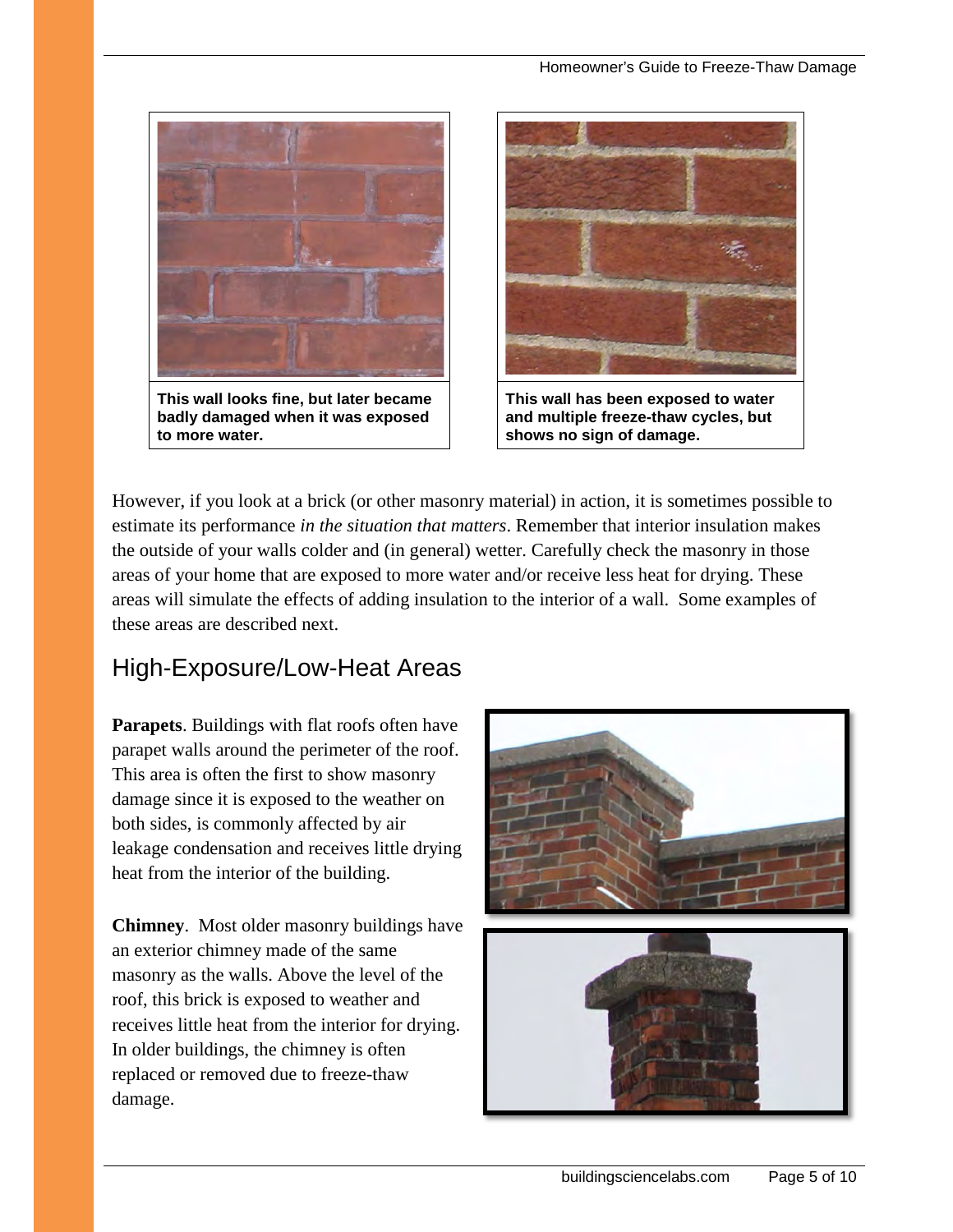**Grade level bricks**. Some homes have brick very close to grade level, sometimes with driveways or sidewalks adjacent. These bricks may draw moisture from the soil, are often wetted by surface water and splash back from roof run-off, and can also be exposed to salt (which can draw greater amounts of water into the brick and complicate the freeze-thaw mechanisms).

**Bricks near roof run-off or broken downspouts**. These areas receive concentrated levels of water. They often show staining and have higher levels of moisture. Brick and/or mortar damage can often be found in these areas.

**Buttresses**. Some older brick homes have thickened structural brick posts that stick out from the building. These are especially common in remodeled churches and warehouses. Buttresses are exposed to the wet and cold from three sides and receive less heat from the interior.

**Garage, fence or wing wall**. Some older brick homes have an unheated garage or a section of fencing or landscaping wall made from the same brick as the house. If these areas are exposed to similar amounts of water, they can be used to simulate a cold house wall.

If these areas of your home show no signs of freeze-thaw damage, there is a good chance that your bricks have a high freeze-thaw

![](_page_6_Picture_6.jpeg)

![](_page_6_Picture_7.jpeg)

tolerance and that insulating the walls will not cause future damage. The chances are even better if you have a brick façade built within the last 30 years, because modern bricks are generally more durable than older bricks.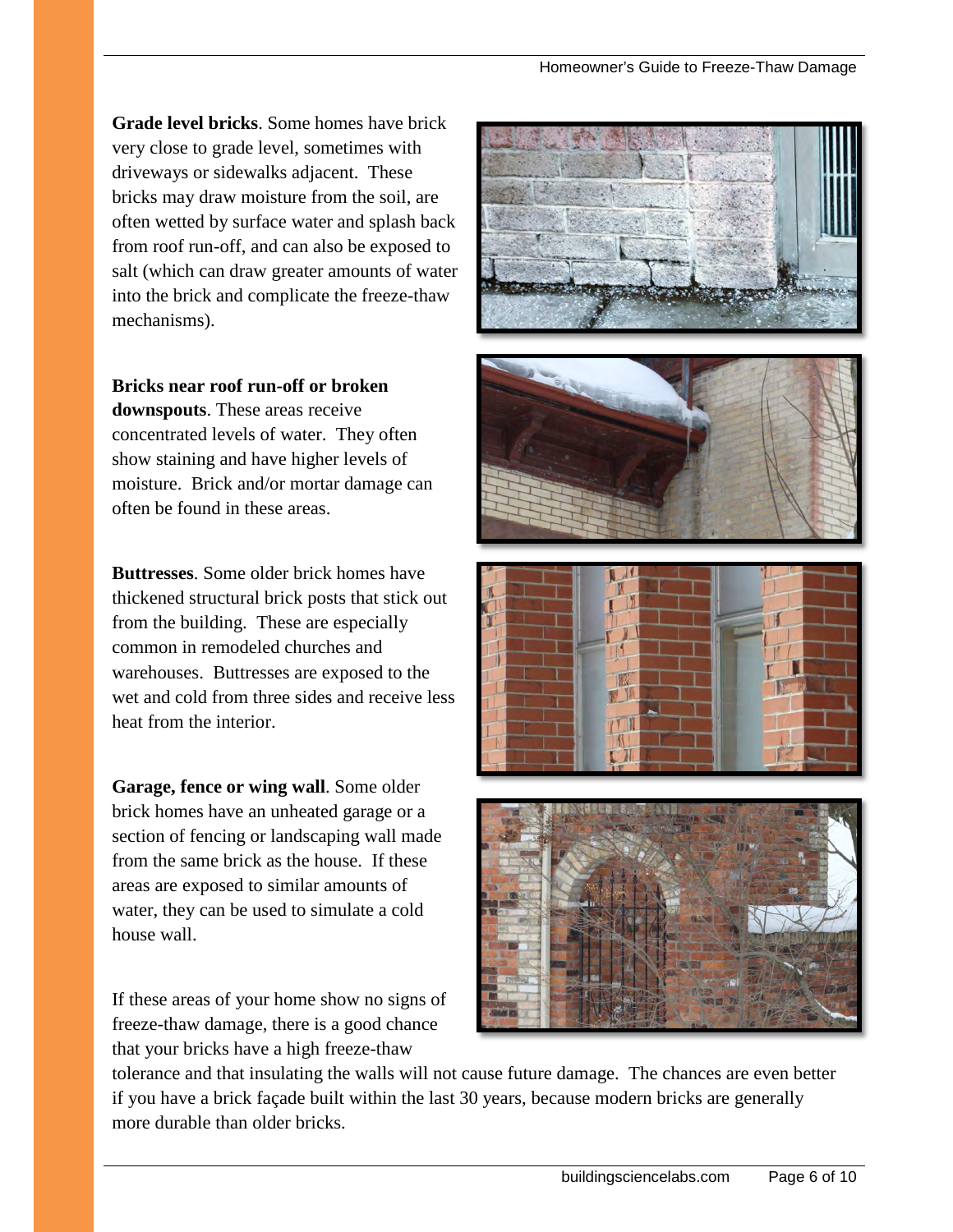Occasionally, you might be looking at a building that has been vacant and unheated for several years (for example, a warehouse being converted to housing). In this case, the masonry is as cold as it is ever going to get, so if there is no sign of freeze-thaw damage then it is a good ballpark indication that adding interior insulation will be safe.

### What if I'm Not Sure?

If being able to see your home's masonry is not important to you, consider insulating on the outside. Spray foam, foam board insulation, and stone wool can all be installed on the outside of a building, which will keep your masonry warm and prevent freeze-thaw damage. Exterior insulation is also more effective because it allows insulation to cover all of the wall and floor intersections that cannot be easily insulated from the inside. It also has other benefits, such as leaving you with more usable floor space and leaving interior finishes intact (which may be important for historical buildings).

If you want to preserve the look of your house by insulating on the inside of the wall, consider the following key points.

### **Key Points About Freeze-Thaw Risk and Interior Insulation**

- Freeze-thaw damage only occurs when walls get wet. Make sure you have addressed any avoidable sources of water accumulation by directing water away from the building using eavestroughs, downspouts, drip edges and proper window flashings.
- Liquid applied brick sealers are generally not recommended. Water often enters the wall through mortar cracks which are too big to be sealed with liquid sealer. Sealers can also reduce the ability of the bricks to dry out after they become wet.
- Repointing of deteriorated mortar joints is an effective way of reducing the water entering the wall without decreasing the drying capacity of the bricks
- Choose your insulation wisely, and make sure that it is air sealed on the inside. Remember, interior insulation leaves your masonry colder. Any moist, warm air that travels through that insulation and hits the masonry will condense there. For this reason, vapor-permeable insulations such as fiberglass or stone wool are not recommended for this type of retrofit. If they are used, it is critically important to air seal effectively.
- Using a lower R-value will allow a bit more warmth to reach the masonry and lower the risk of freezing. However, this strategy may not prevent damage, and also might not provide adequate comfort and energy efficiency improvements. Therefore it is not recommended.
- Continue to inspect and maintain your home after the insulation is installed.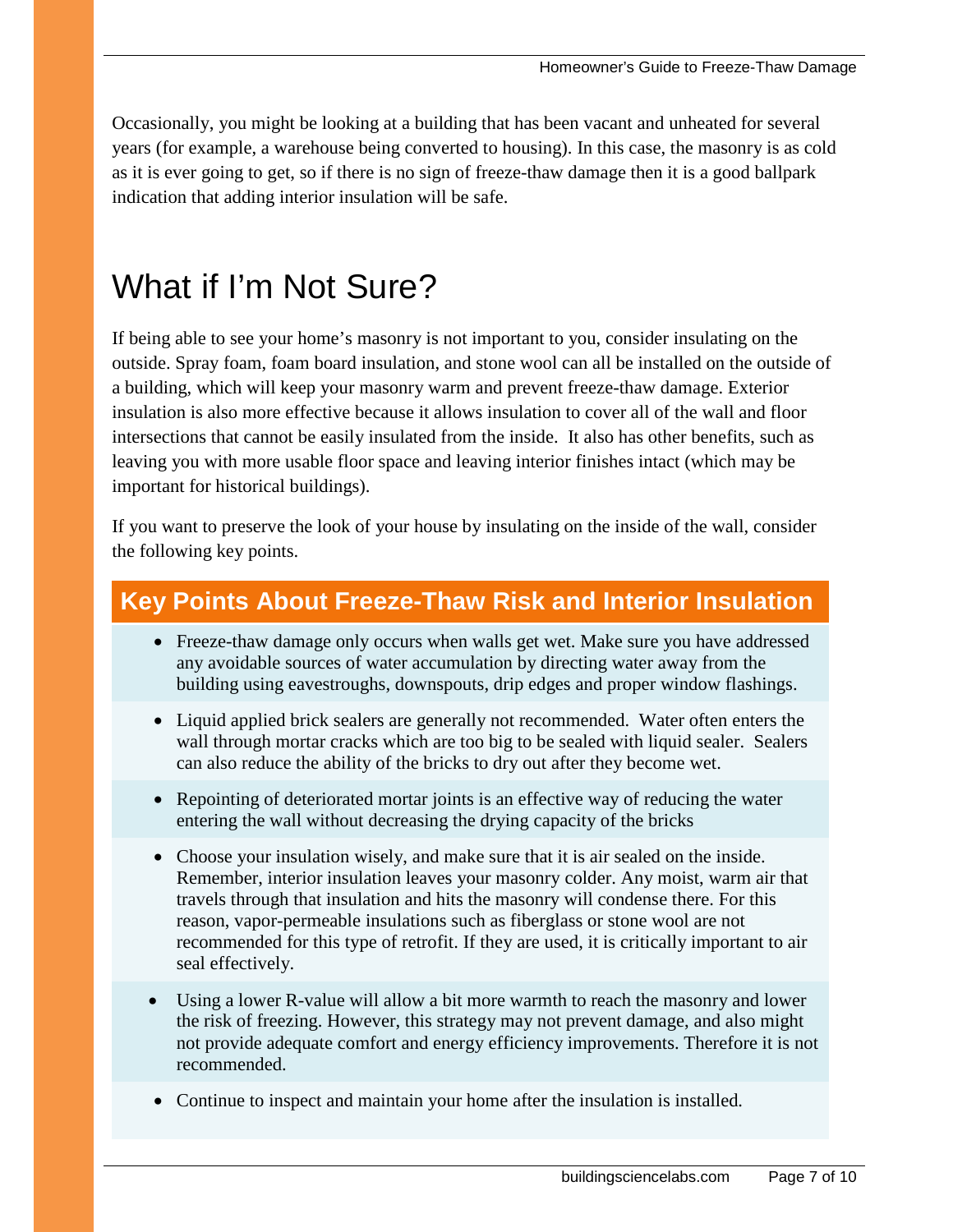As well, it never hurts to get some professional advice. The best value for money is to arrange a site visit with a building scientist who has experience in freeze-thaw risk assessment. This expert will carefully consider the factors affecting the freeze-thaw risk of your building. He or she will be able to identify existing water management issues and look for indications of the freeze-thaw resistance of your brick. Using this information, a renovation strategy can be developed to minimize freeze-thaw risk for your building.

If your situation requires a higher degree of certainty (for example, if you live in a historical building) it may be worthwhile to consider further testing. Building Science Laboratories recommends a test called frost dilatometry, which measures the critical degree of saturation, or  $S_{\text{crit}}$ , of a set of samples from your building.  $S_{\text{crit}}$  is the degree of saturation below which no freeze-thaw damage will occur. In other words, it tells you how wet your masonry can get before it is at risk. Using this information about the quality of the masonry as well as information about the building's climate, it is possible to use computer simulations to predict the likely risk of freeze thaw events.

There is always some uncertainty in assessing risk. However, the right information can help you to make an informed, low-risk decision. In addition to the information contained in this guide, we recommend the resources listed below to continue your learning.

# Additional Resources

#### **John Straube and Chris Schumacher, "Building Science Digest #114: Interior Insulation Retrofits of Load-Bearing Masonry Walls In Cold Climates"**

Available at [http://www.buildingscience.com/documents/digests/bsd-114-interior-insulation](http://www.buildingscience.com/documents/digests/bsd-114-interior-insulation-retrofits-of-load-bearing-masonry-walls-in-cold-climates)[retrofits-of-load-bearing-masonry-walls-in-cold-climates](http://www.buildingscience.com/documents/digests/bsd-114-interior-insulation-retrofits-of-load-bearing-masonry-walls-in-cold-climates) 

#### **Joseph Lstiburek "Building Science Insight #047: Thick as a Brick"**

Available at<http://www.buildingscience.com/documents/insights/bsi-047-thick-as-brick>

#### **Martin Holladay, "Insulating Old Brick Buildings"**

Available at [http://www.greenbuildingadvisor.com/blogs/dept/musings/insulating-old-brick](http://www.greenbuildingadvisor.com/blogs/dept/musings/insulating-old-brick-buildings)[buildings](http://www.greenbuildingadvisor.com/blogs/dept/musings/insulating-old-brick-buildings)

#### **John Straube, Kohta Ueno, and Christopher Schumacher, "Building America Report: Internal Insulation of Masonry Walls"**

Available at<http://www.nrel.gov/docs/fy12osti/54163.pdf>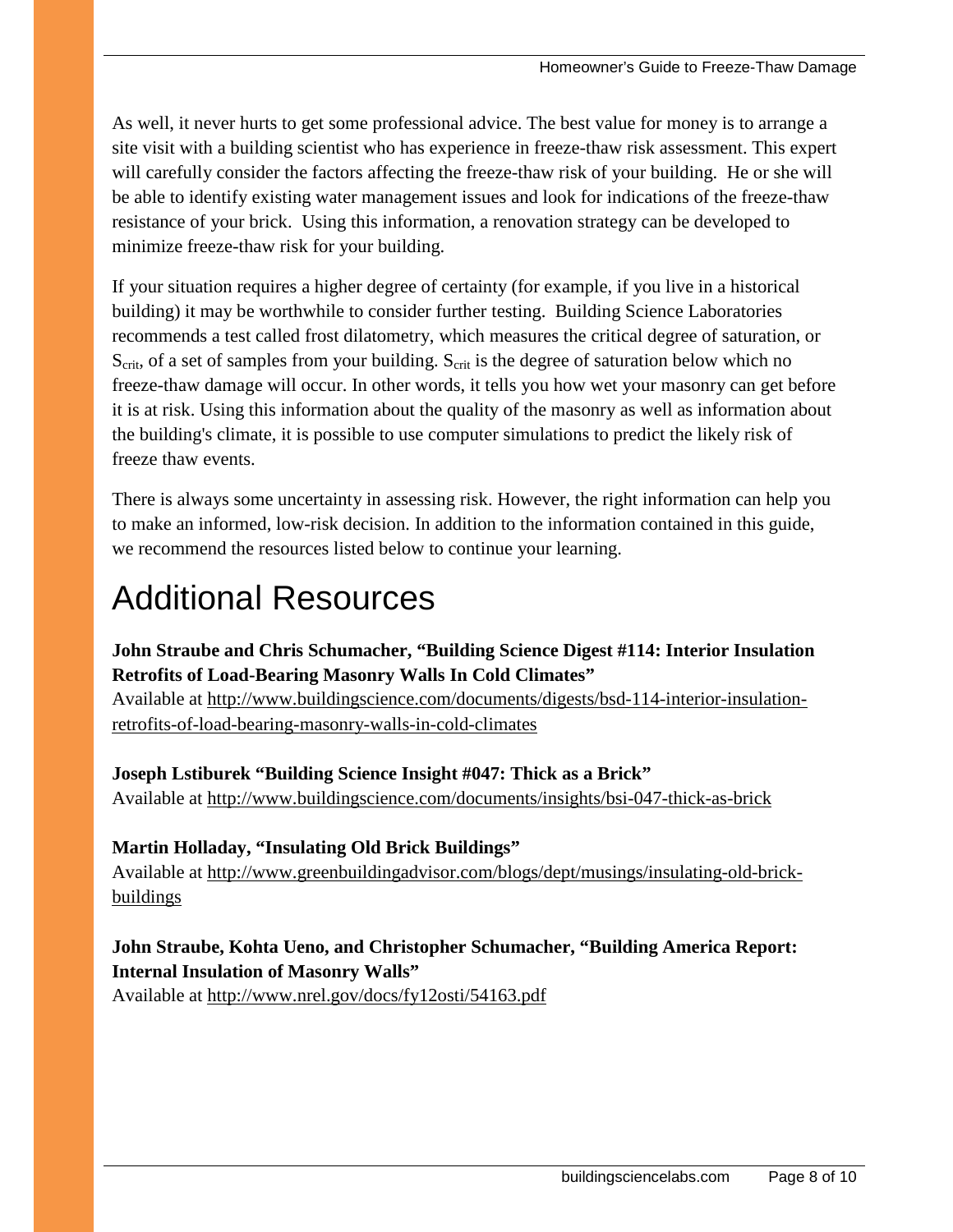### After a Renovation

If you decide to go ahead and add insulation to the inside of your masonry walls, you can manage the risk involved by keeping an eye on things afterwards. By identifying early warning signs, you can take action before serious damage occurs. Regular maintenance can also go a long way towards avoiding trouble – in any kind of wall.

#### **Monitoring and Maintenance Checklist**

- Carefully inspect the mortar between bricks or stones. Mortar will usually show damage first, and so can act as a good warning sign that your wall is getting more moisture than it can handle. As well, damaged mortar will allow more moisture to get deeper into your wall.
- Check the masonry itself in key spots (at ground level, around windows and doors, near downspouts, etc.)
- Keep downspouts and gutters in good repair. Clean them at least annually.
- Repoint any damaged mortar (after identifying the cause of the damage).
	- Check any caulking that is keeping water off your walls. Caulking is not highly durable and will need to be replaced regularly.
	- Keep your masonry above ground. If you are going to raise the grade around your walls (e.g., to create a slope away from your house to manage rainwater), there must be a barrier protecting your wall from the ground.

#### **If You Suspect a Problem**

- Deal with underlying causes. Remember, freeze-thaw damage only happens when masonry is wet. Dealing with any existing moisture may prevent freeze-thaw damage, and will also prevent or solve many other problems with your walls.
- Call an expert when needed. A good home inspector may be able to help identify underlying problems (you can find a qualified inspector through the Canadian Association of Home and Property Inspectors [\(www.cahpi.ca\)](http://www.cahpi.ca/) or the International Association of Certified Home Inspectors [\(http://www.nachi.org\)](http://www.nachi.org/). A mason may be able to confirm freeze-thaw damage and recommend repair strategies; some masons specialize in historic masonry. For buildings that are historically significant it is recommended that an experienced building scientist be consulted.
- Consider removing insulation. Visibly wet insulation should be inspected and replaced and appropriately air-sealed once the area is completely dry. Note that some insulations (e.g. spray foam) don't need a separate air barrier.
- Note that once freeze-thaw damage has occurred, it is irreversible; damaged brick or stone will have to be removed and replaced. So it is important to take action while damage is minor.